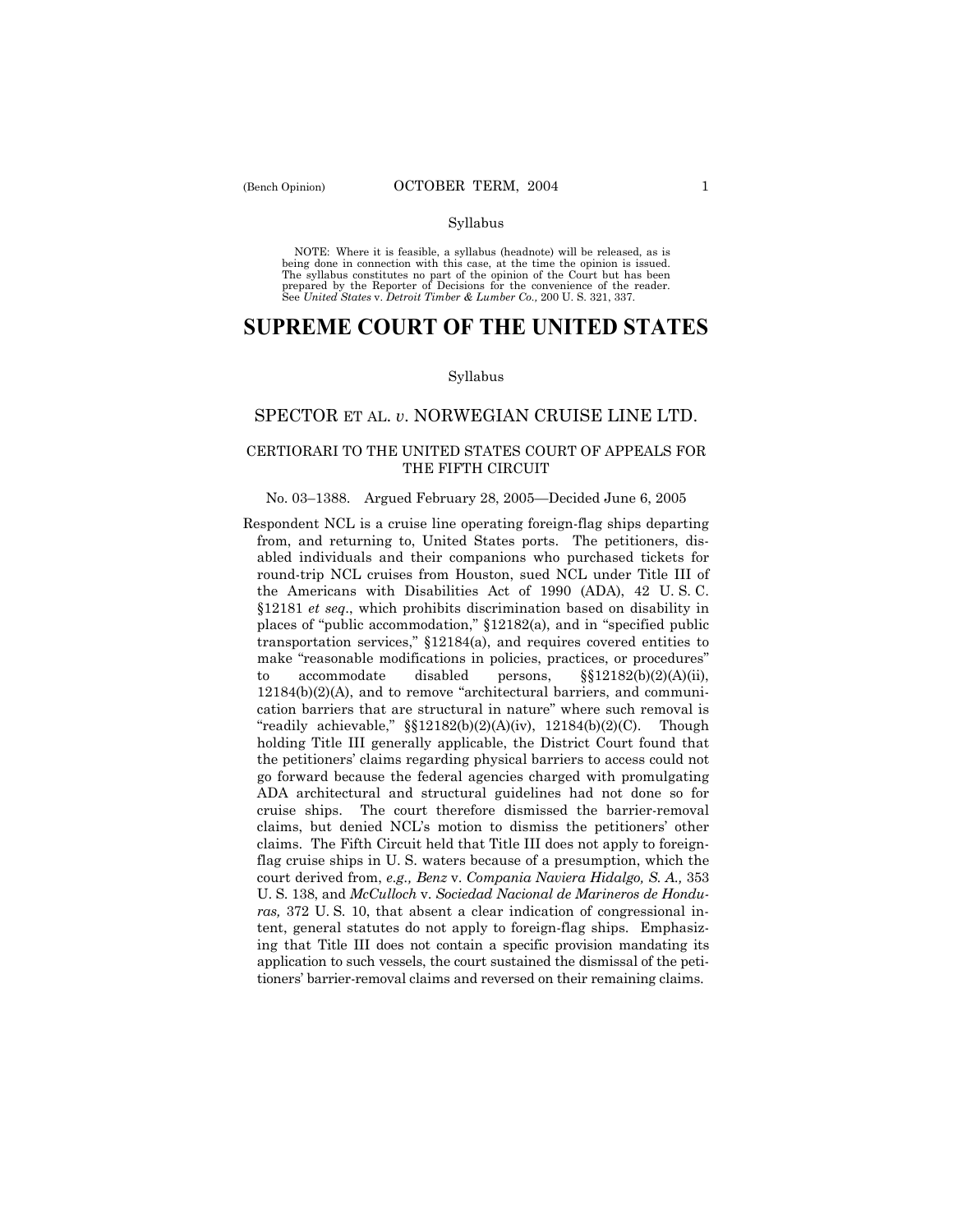*Held:* The judgment is reversed, and the case is remanded.

356 F. 3d 641, reversed and remanded.

 JUSTICE KENNEDY delivered an opinion concluding that except insofar as Title III regulates a vessel's internal affairs, the statute is applicable to foreign-flag cruise ships in U.S. waters. Parts II-A-1 and  $II-B-2$  of that opinion held for the Court:

(a) Although Title III's "public accommodation" and "specified public transportation" definitions,  $\S$ [12181(7)(A),(B)(I),(L), 12181(10), do not expressly mention cruise ships, there is no doubt that the NCL ships in question fall within both definitions under conventional principles of interpretation. The Fifth Circuit nevertheless held Title III inapplicable because the statute has no clear statement or explicit text mandating coverage for foreign-flag ships in U. S waters. This Court's cases, particularly *Benz* and *McCulloch*, do hold, in some circumstances, that a general statute will not apply to certain aspects of the internal operations of foreign vessels temporarily in U. S. waters, absent a clear statement. The broad clear statement rule adopted by the Court of Appeals, however, would apply to every facet of the business and operations of foreign-flag ships. That formulation is inconsistent with the Court's case law and with sound principles of statutory interpretation. Pp.  $5-6$ .

(b) Title III defines "readily achievable" barrier removal as that which is "easily accomplishable and able to be carried out without much difficulty or expense,"  $$12181(9)$ . The statute does not further define "difficulty," but the section's use of the disjunctive indicates that it extends to considerations in addition to cost. Furthermore, Title III directs that the "readily achievable" determination take into account "the impact . . . upon the [facility's] operation,"  $$12181(9)(B)$ . A Title III barrier-removal requirement that would bring a vessel into noncompliance with the International Convention for the Safety of Life at Sea or any other international legal obligation would create serious difficulties for the vessel and would have a substantial impact on its operation, and thus would not be "readily achievable." Congress could not have intended this result. It is logical and proper to conclude, moreover, that whether a barrier modification is "readily achievable" must take into consideration the modification's effect on shipboard safety. Title III's nondiscrimination and accommodation requirements do not apply if disabled individuals would pose "a significant risk to the health or safety of others that cannot be eliminated by a modification of policies, practices, or procedures."  $§12182(b)(3)$ . It would be incongruous to attribute to Congress an intent to require modifications threatening others' safety simply because the threat comes not from the disabled person but from the accommodation itself. Pp. 12–13.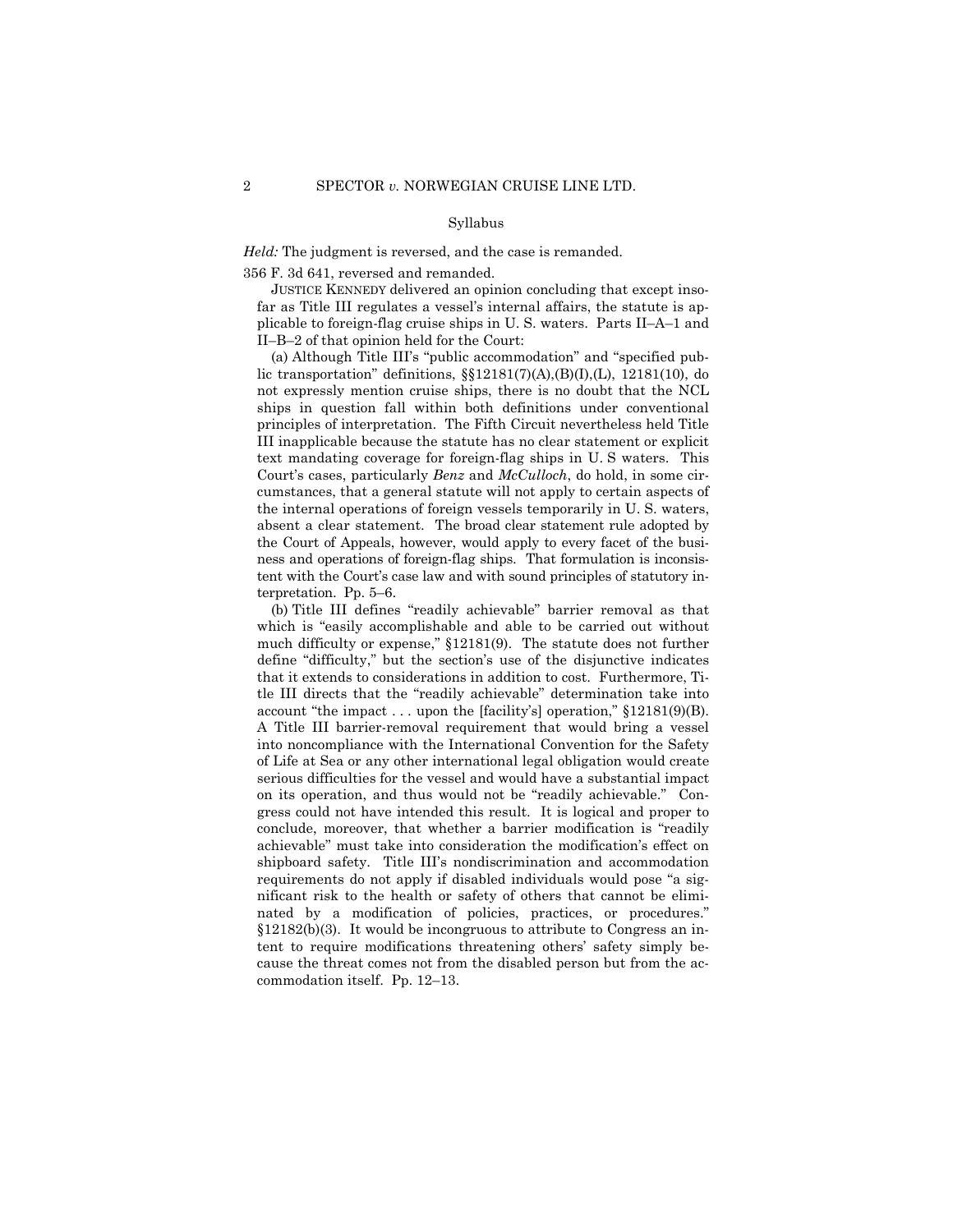JUSTICE KENNEDY, joined by JUSTICE STEVENS and JUSTICE SOUTER, concluded in Parts II-A-2, II-B-1, II-B-3, and III-B:

 (a) As a matter of international comity, a clear statement of congressional intent is necessary before a general statutory requirement can interfere with matters that concern a foreign-flag vessel's internal affairs and operations. See, *e.g., Wildenhusís Case*, 120 U. S. 1, 12. In *Benz* and *McCulloch*, the Court held the National Labor Relations Act (NLRA) inapplicable to labor relations between a foreign vessel and its foreign crew not because foreign ships are generally exempt from the NLRA, but because that particular application of the NLRA would interfere with matters that concern only the ship's internal operations. These cases recognized a narrow rule, applicable only to statutory duties that implicate the foreign vessel's internal order rather than the welfare of American citizens. *E.g., McCulloch, supra*, at 21. In contrast, the Court later held the NLRA fully applicable to labor relations between a foreign vessel and American longshoremen because this relationship, unlike the one between a vessel and its own crew, does not implicate a foreign shipís internal order and discipline. *Longshoremen* v. *Ariadne Shipping Co.,* 397 U. S. 195, 198 $-201$ . This narrow clear statement rule is supported by sound principles of statutory construction. It is reasonable to presume Congress intends no interference with matters that are primarily of concern only to the ship and the foreign state in which it is registered. It is also reasonable, however, to presume Congress does intend its statutes to apply to entities in U. S. territory that serve, employ, or otherwise affect American citizens, or that affect the peace and tranquility of the United States, even if those entities happen to be foreign-flag ships. Cruise ships flying foreign flags of convenience but departing from and returning to U. S. ports accommodate and transport over 7 million U. S. residents annually, including large numbers of disabled individuals. To hold there is no Title III protection for the disabled would be a harsh and unexpected interpretation of a statute designed to provide broad protection for them.  $Pp. 6-9$ .

(b) Plainly, most of the Title III violations alleged below—that  $NCL$ required disabled passengers to pay higher fares and special surcharges; maintained evacuation programs and equipment in locations not accessible to them; required them, but not other passengers, to waive any potential medical liability and to travel with companions; reserved the right to remove them from ships if they endangered other passengersí comfort; and, more generally, failed to make reasonable modifications necessary to ensure their full enjoyment of the services offered—have nothing to do with a ship's internal affairs. However, the petitionersí allegations concerning physical barriers to access on board—e.g., their assertion that most of NCL's cabins, in-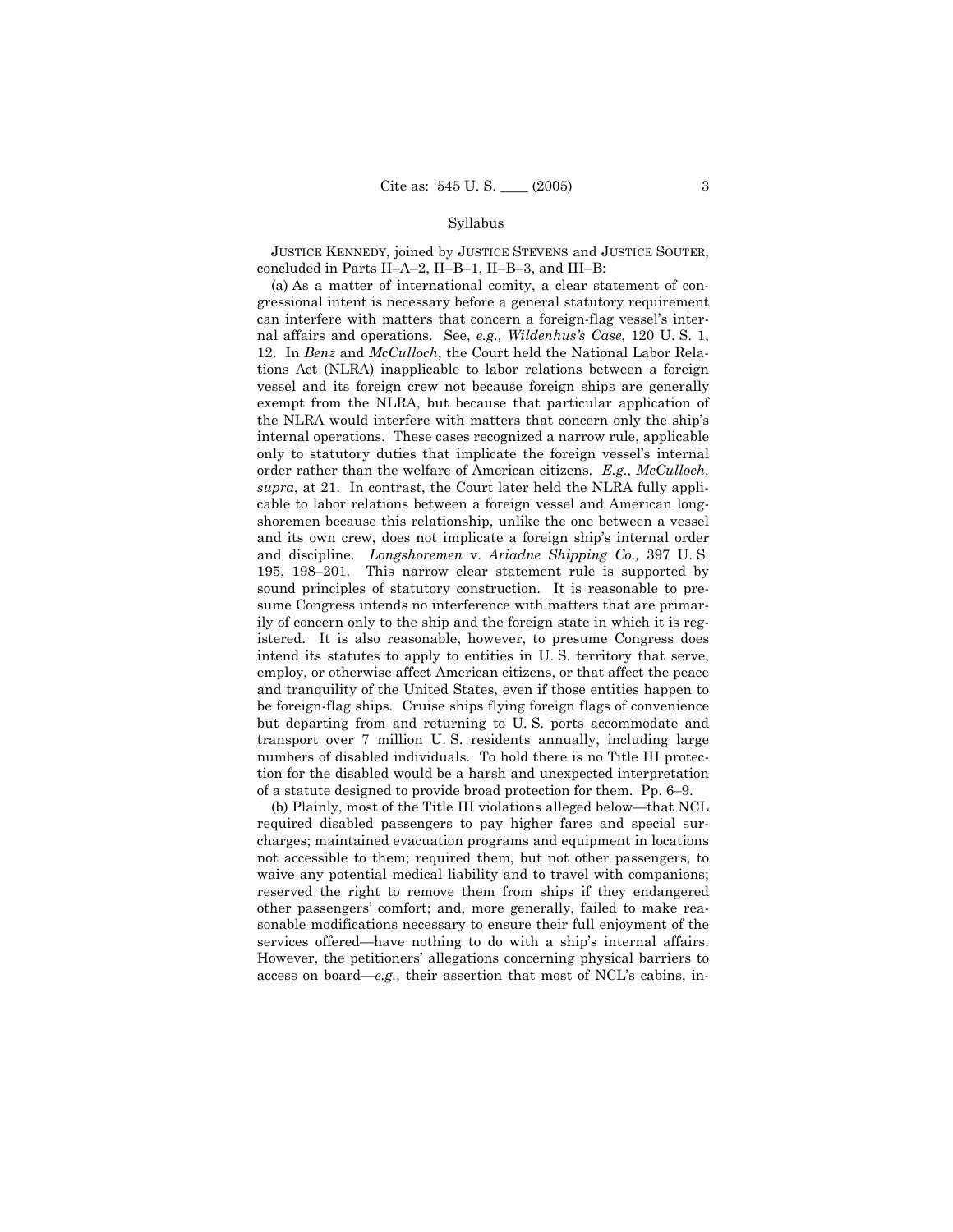cluding the most attractive ones in the most desirable locations, are not accessible to disabled passengers—would appear to involve requirements that might be construed as relating to internal ship affairs. The clear statement rule would most likely come into play if Title III were read to require permanent and significant structural modifications to foreign vessels. Pp.  $9-12$ .

 (c) Because Title III does not require structural modifications that conflict with international legal obligations or pose any real threat to the safety of the crew or other passengers, it may well follow that Title III does not require any permanent and significant structural modifications that interfere with cruise ships' internal affairs. If so, recourse to the internal affairs clear statement rule would not be necessary. Cases may arise, however, where it is prudent for a court to invoke that rule without determining whether Title III actually imposes a particular barrier-removal requirement entailing a permanent and significant structural modification interfering with a foreign ship's internal affairs. Conversely, where it is not obvious that a particular physical modification relates to a vesselís basic architecture and construction, but it is clear the modification would conflict with an international legal obligation, the court may simply hold the modification not readily achievable, without resort to the clear statement rule. Pp. 13-14.

 (d) The holding that the clear statement rule operates only when a ship's internal affairs are affected does not implicate the Court's holding in *Clark* v. *Martinez*, 543 U.S. \_\_\_, \_\_\_, that statutory language given a limiting construction in one context must be interpreted consistently in other contexts, "even though other of the statuteís applications, standing alone, would not support the same limitation.<sup>n</sup> *Martinez* applied a canon for choosing among plausible meanings of an ambiguous statute, not a clear statement rule that implies a special substantive limit on the application of an otherwise unambiguous statutory mandate. Pp. 16-18.

 JUSTICE KENNEDY, joined by JUSTICE STEVENS, JUSTICE SOUTER, and JUSTICE THOMAS, concluded in Part III–A that if Title III imposed a requirement that interfered with a foreign-flag cruise ship's internal affairs, the clear statement rule would come into play, but that requirement would still apply to domestic ships, and Title III requirements having nothing to do with internal affairs would continue to apply to domestic and foreign ships alike. This application-byapplication approach is consistent with how the clear statement rule has traditionally operated. If the rule restricts some NLRA applications to foreign ships (*e.g.*, labor relations with foreign crews in *Benz* and *McCulloch*), but not others (*e.g.*, labor relations with American longshoremen in *Ariadne Shipping*), it follows that its case-by-case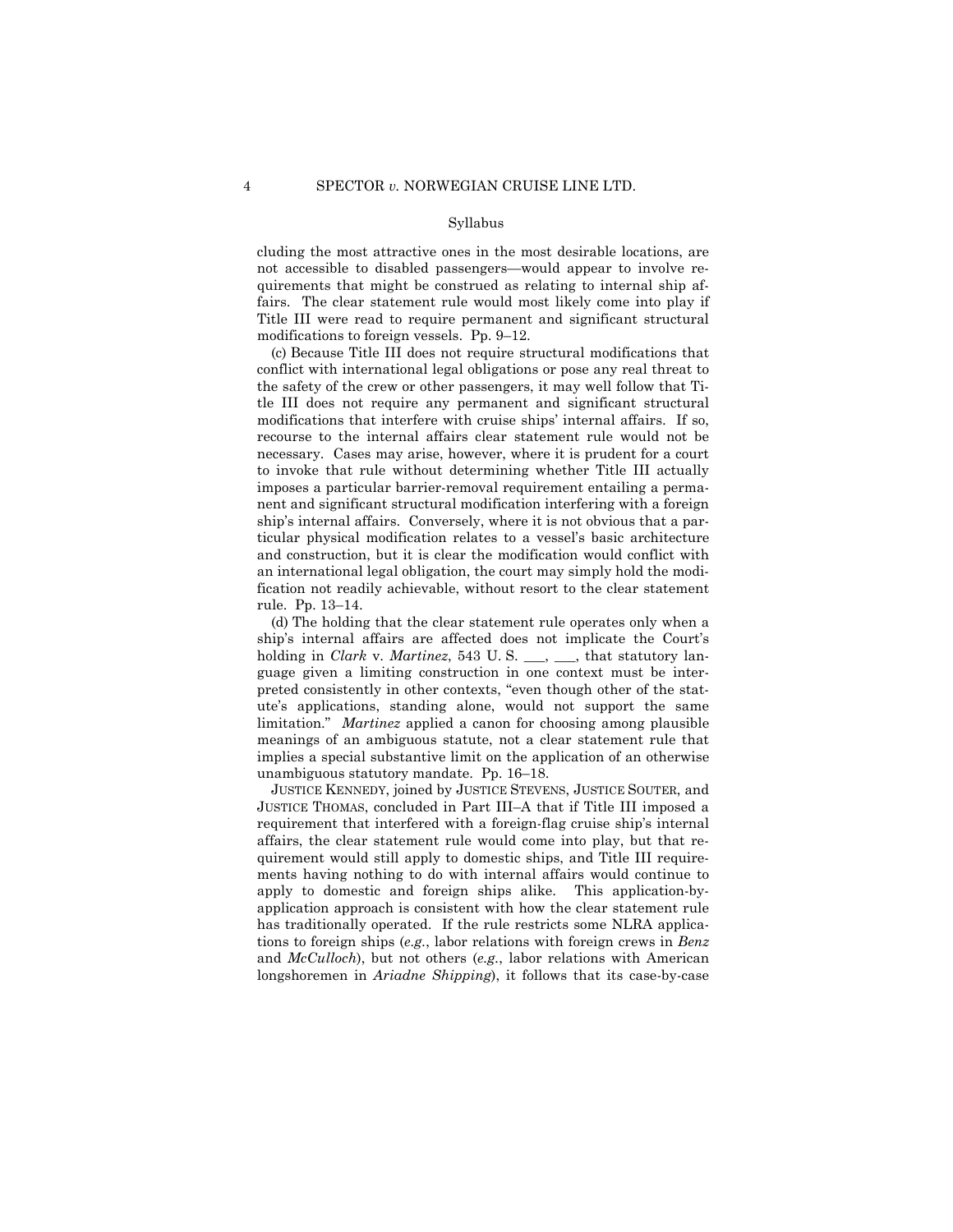application is also required under Title III. The clear statement rule, if it is invoked, would restrict some applications of Title III to foreign ships (e.g., certain structural barrier modification requirements), but not others (e.g., the statute's prohibition on discriminatory ticket pricing). The rule is an implied limitation on a statute's otherwise unambiguous general terms. It operates much like other implied limitation rules, which avoid applications of otherwise unambiguous statutes that would intrude on sensitive domains in a way that Congress is unlikely to have intended had it considered the matter. See, e.g., EEOC v. Arabian American Oil Co., 499 U.S. 244, 260. An allor-nothing approach would convert the clear statement rule from a principle of interpretive caution into a trap for an unwary Congress, requiring nullification of the entire statute, or of some arbitrary set of applications larger than the domain the rule protects. Pp.  $14-16$ .

JUSTICE GINSBURG, joined by JUSTICE BREYER, agreed that Title III of the Americans with Disabilities Act of 1990 covers cruise ships and allows them to resist modifications that would conflict with international legal obligations, but would give no wider berth to the "internal" affairs" clear statement rule in determining Title III's application to respondent's ships. That rule derives from, and is moored to, the broader guide that statutes "should not be interpreted to regulate foreign persons or conduct if that regulation would conflict with principles of international law." Hartford Fire Ins. Co. v. California, 509 U.S. 764, 815. This noninterference principle is served here by the Court's interpretation of 42 U.S.C.  $$12182(b)(2)(A)(iv)$ 's "readily achievable" language to avoid conflict with international legal obligations. The plurality's further suggestion that the "internal affairs" clear statement rule may block Title III-prompted structural modifications, even in the absence of conflict with international obligations. cuts the rule loose from its foundation. Because international relations are not at risk and the United States has a strong interest in protecting American passengers on foreign and domestic cruise ships, there is no reason to demand a clearer congressional statement that Title III reaches the vessels in question. Pp. 1–4.

JUSTICE THOMAS concluded that Title III of the of the Americans with Disabilities Act of 1990, insofar as it could be read to require structural changes, lacks a sufficiently clear statement that it applies to the internal affairs of foreign vessels. However, the clear statement rule does not render Title III entirely inapplicable to foreign vessels; instead, Title III applies to foreign ships only to the extent to which it does not bear on their internal affairs. Pp. 1-4.

KENNEDY, J., announced the judgment of the Court and delivered the opinion of the Court with respect to Parts I, II-A-1, and II-B-2, in